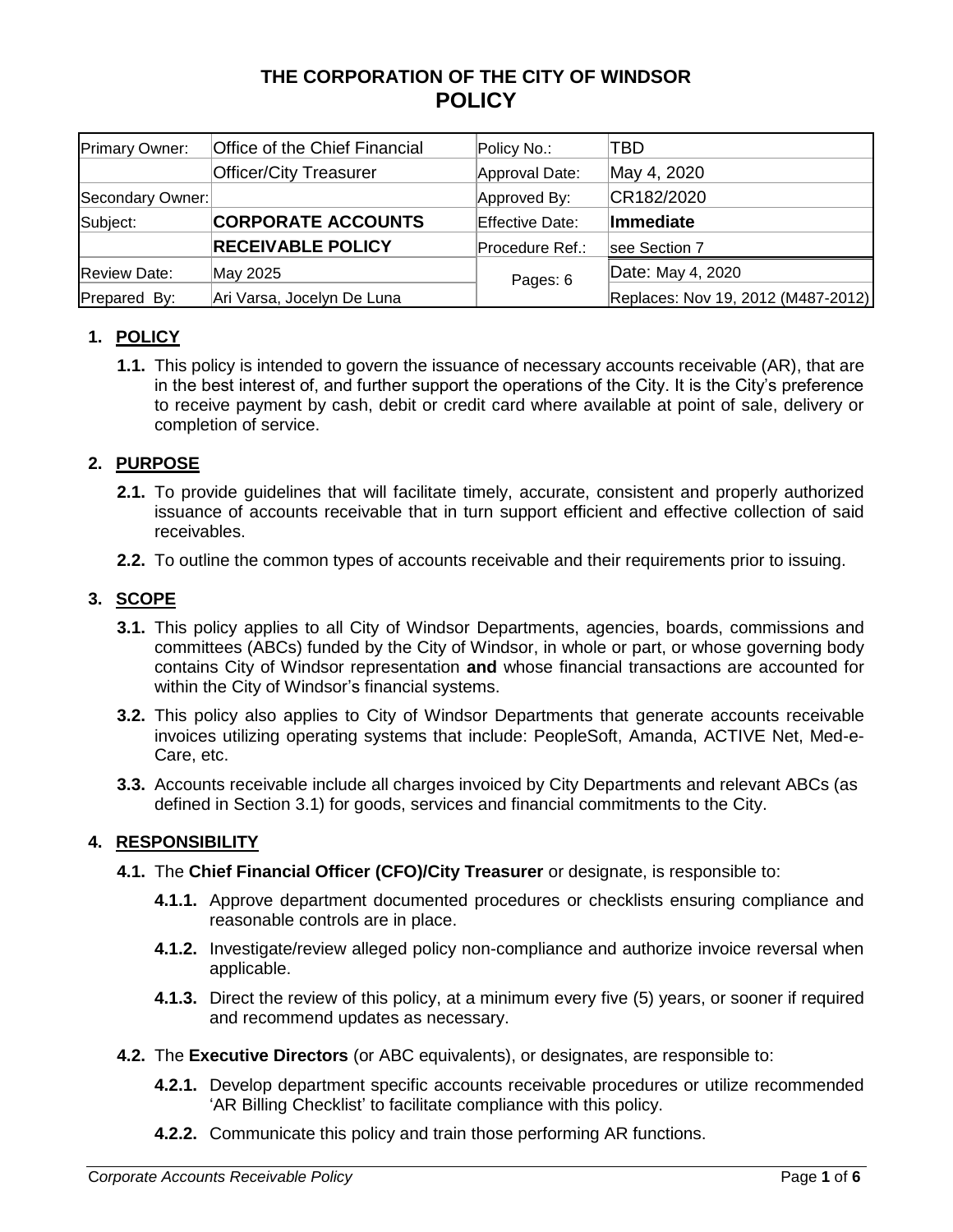- **4.2.3.** Provide, in writing, names of individuals (i.e. Managers, Supervisors or Equivalents), with the authority to approve AR adjustments and/or cancellations to the Manager of Accounting Services.
- **4.2.4.** Maintain AR records for their respective areas, in accordance with the City's Schedule of Retention Periods for Records By-Law.
- **4.2.5.** Provide AR support documentation to the Manager of Accounting Services and/or Finance Collections area upon request.
- **4.2.6.** Resolve customer billing disputes.
- **4.3.** The **Manager of Accounting Services** or designate**,** is responsible to:
	- **4.3.1** Review all AR adjustments/cancellations, excluding write-offs. Write-offs must comply with the Accounts Receivable Collection Policy (CS.A4.07).
	- **4.3.2** Maintain a listing of individuals designated by Executive Directors to approve the AR Invoice Adjustment/Cancellation Form.

## **5. GOVERNING RULES AND REGULATIONS**

#### **5.1. GENERAL**

- **5.1.1.** Section 391 of the Municipal Act, 2001 allows a municipality to pass by-laws imposing fees or charges on any class of persons for services or activities or for the use of its properties. As such, all corporate accounts receivable that are allowable charges under the "Act, Part XII, Fees and Charges", must also mirror the fees as scheduled within the most current City Council approved, "City of Windsor User Fee Schedule".
	- **5.1.1.1.** All other invoices must be in compliance with applicable Council resolutions, agreements, contracts etc.
- **5.1.2.** It is not the intent of this policy to facilitate the establishment of lending criteria through credit applications, credit checks or other standardized means of extending credit. However, departments must evaluate any known risks through past experience, prior financial dealings, or potential insolvency - prior to providing goods or services.
- **5.1.3.** When departments have been advised of an account that has become seriously delinquent, the respective Executive Director should consider discontinuation of services. Where service has been discontinued, prior to re-instating, departments should contact Finance Collections staff to verify the customer's payment status.
- **5.1.4.** The Corporate AR system should **NOT** be used for inter-departmental billings. Alternatives should be utilized where practical.
- **5.1.5.** Disputed AR invoices in whole or in part, which cannot be supported by Departments, will be reversed.
- **5.1.6.** Should it be determined that a Department has not followed the guidelines of this policy, performed due diligence, or by action or in-action rendered a receivable non-collectible, the Finance Department reserves the right to reverse the invoice, effectively reducing the Department's revenue.
- **5.1.7.** Under **NO** circumstances will the AR invoice be created using Microsoft Office format (such as Word, Excel, etc.), Pre-Made Templates or own design, unless interfaced with the financial management system.
- **5.1.8.** An accounts receivable invoice in foreign currency (i.e. USD) must be referred to the Manager of Accounting Services for action.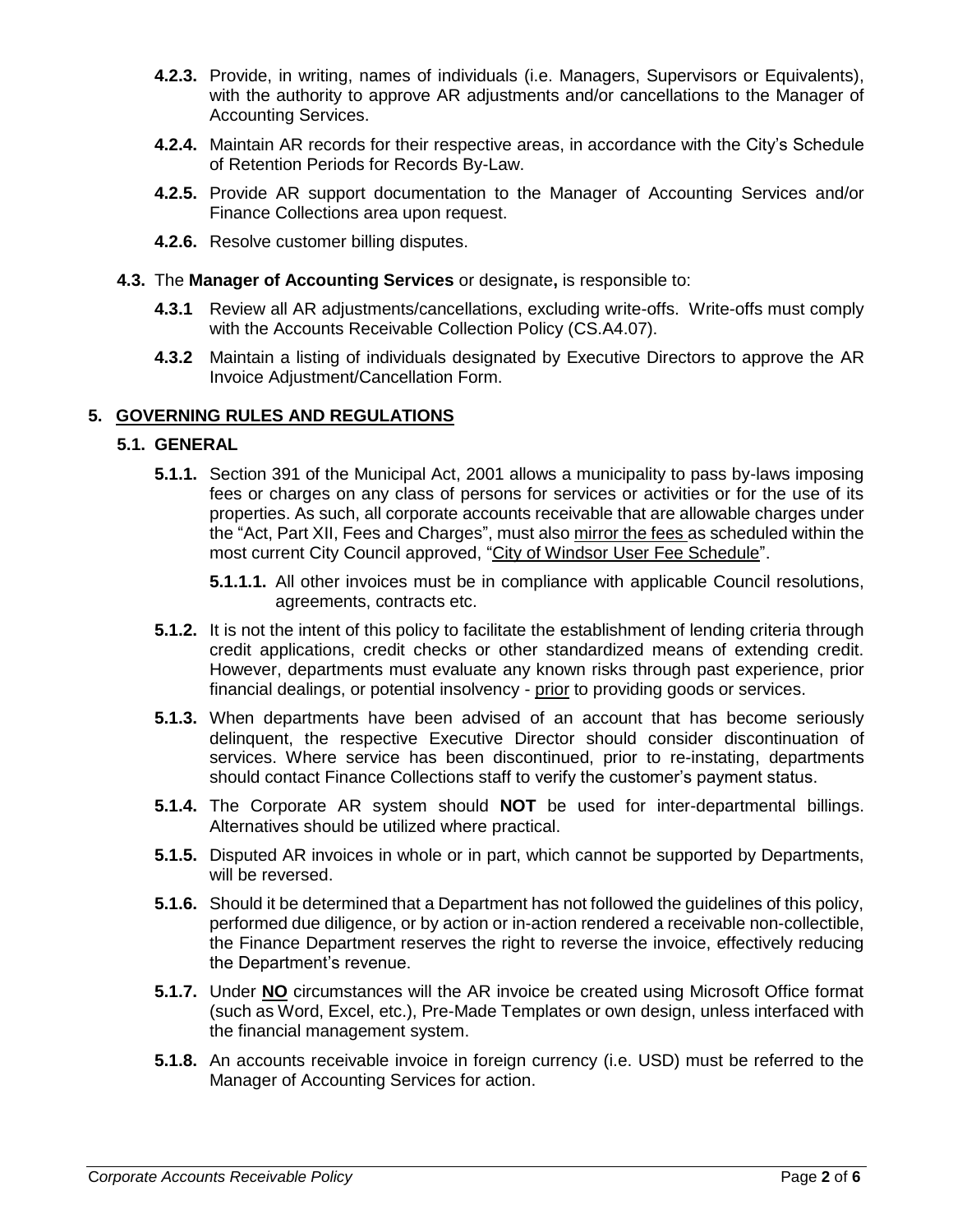- **5.1.9.** The City provides services for the improvement of capital assets under an agreement, contract, or written acknowledgement (e.g. watermain construction project, etc.). For works performed and completed by the City, unless specifically otherwise directed in writing by a Senior Manager, billings to external customers must be monthly or upon service completion. Department must prepare the AR invoice accurately, efficiently and on a timely basis to permit recording of revenue / recoveries and generation of cash flows.
- **5.1.10.** Notwithstanding this policy, costs associated with damage to City of Windsor property as a result of a motor vehicle accident or similar insurable claims should not be invoiced. Cost claims by department, including copies of police reports, should be forwarded to Risk Management to initiate restitution claims with the insurer.

# **5.2. TYPES OF ACCOUNTS RECEIVABLE RELATED TO THIS POLICY:**

- **5.2.1.** Accounts Receivable Invoices generated from a City financial system or other departmental system (e.g. Amanda, Active.Net, etc) billed out to a customer for goods or services with payment terms 30 days, or less, from the invoice date.
- **5.2.2.** Other Accounts Receivable Invoices generated from a City financial system or other departmental system (e.g. Amanda, Active.Net, etc) billed out to a customer with payment terms greater than 30 days, but less than one (1) year from the invoice date.
- **5.2.3.** Long-Term Receivables Invoices generated from a City financial system, billed out to a customer with a portion of payment due greater than one (1) year from the invoice date.
- **5.2.4.** Contracts / Agreements Commonly used for long-term arrangements or special circumstances, accompanied by an AR invoice generated from a City financial system.

## **5.3. ACCOUNTS RECEIVABLE INVOICE AMOUNT**

**5.3.1.** The minimum amount to be invoiced for products and services should be **\$100.00** (including tax). Whenever possible, amounts due under one hundred (\$100) dollars for products or services should be paid in advance or collected at the point of service or delivery of product.

Where all possible, alternative payment options should be utilized before billing through the accounts receivable system.

#### **5.4. BILLINGS**

#### **Departments issuing AR invoice must abide by the following best practices to facilitate timely and accurate billings:**

- **5.4.1.** Customers should be billed immediately upon product delivery and/or service completion.
- **5.4.2.** All AR invoices must be billed to the customer who will have the legal responsibility to pay the full amount. Refrain from using "to the attention of" a specific individual.
- **5.4.3.** The AR invoice must be accurate and may contain the following:
	- a) Customer legal name and complete address (refer to Section 5.4.2).
	- b) Invoice or Bill Number
	- c) Date or period of goods and/or services were provided
	- d) Description of goods and/or services provided
	- e) Net amount and applicable taxes
	- f) Interest bearing or non-interest bearing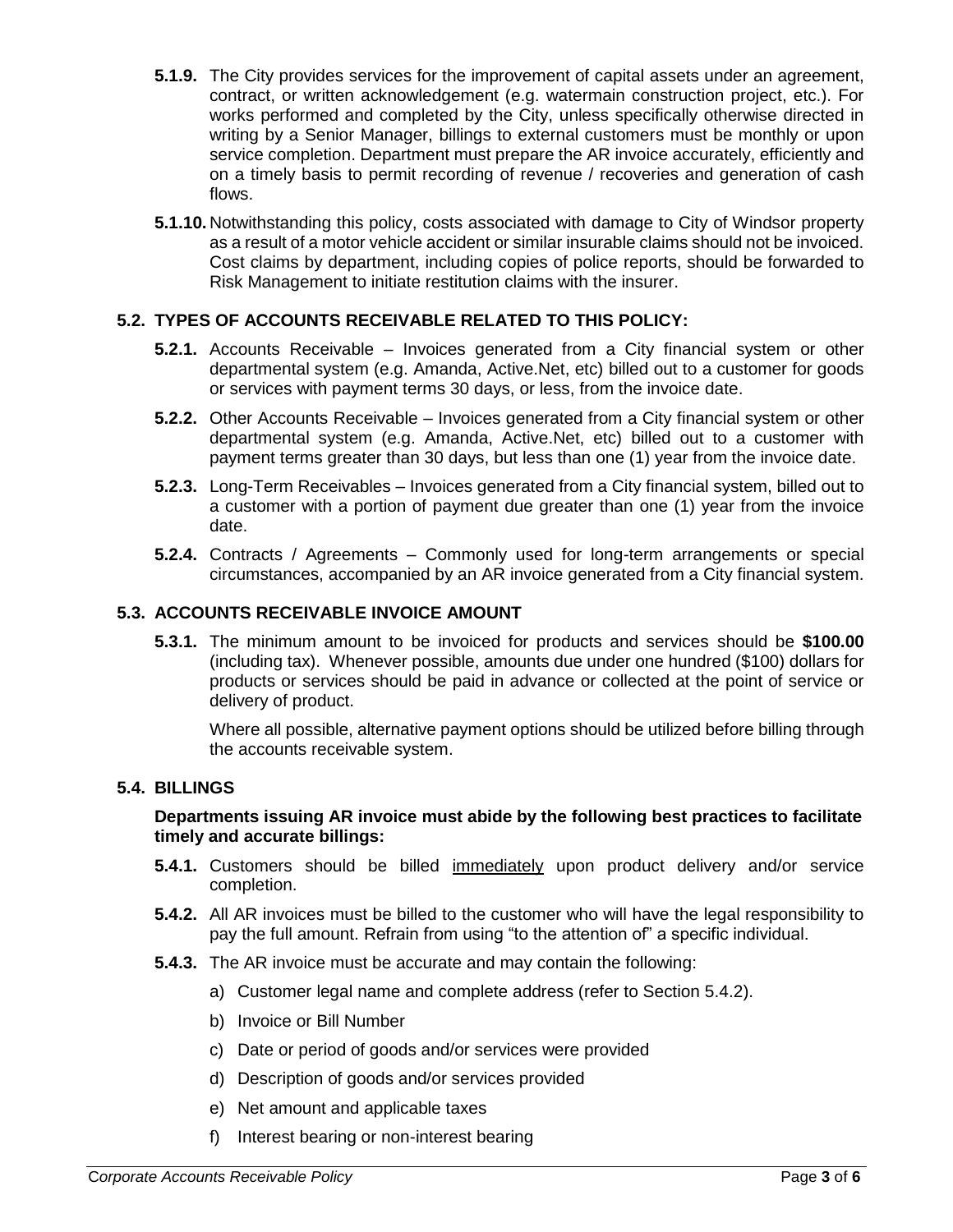- g) Payment Term (e.g. Net 30)
- h) Billing Due Date (month, day, year specified)
- i) Remit Payment to or Remittance Address (Department address specified)
- j) Contact information for billing questions (Tel & Extension number specified)
- k) Other pertinent information as required
- l) Inclusion of attachments where applicable.
- **5.4.4.** Acceptable payment options (depending upon location) are:
	- Cash
	- Debit Card or Credit Card
	- Cheque
	- Pre-Authorized Payment Plan (PAP)
	- Electronic Fund Transfer (EFT) will be accepted upon approval by the Manager of Financial Accounting
- **5.4.5.** AR invoices should be mailed out within three (3) business days of issuance as the interest calculation period is based on the invoice date.
- **5.4.6.** Ensure that all corporate billings and/or adjustments are properly authorized and supported.
	- Departments are expected to maintain supporting documentation for all corporate billings including appropriate authorizations. Supporting documentation might include work orders, progress certificates, executed contracts etc.
- **5.4.7.** Ensure that any and all adjustments, cancellations or credit memos are properly authorized and supported.
	- Departments must complete the AR Invoice Adjustment/Cancellation form and forward an appropriately approved form to Accounting Services with supporting documentation.

## **5.5. PAYMENT TERMS**

- **5.5.1.** The standard payment term is Net 30 days default financial system settings should be applied accordingly. Exceptions are permitted where specific, contractual, arrangements have been made and duly authorized.
- **5.5.2.** Payment terms exceeding 30 days and/or specially contracted interest rates may be established with the assistance and direction of the Manager of Accounting Services. The following must be provided:
	- Total amount due
	- Payment date(s)
	- Interest rate
	- Customer contact information
	- Department contact information
	- Details of product/service provided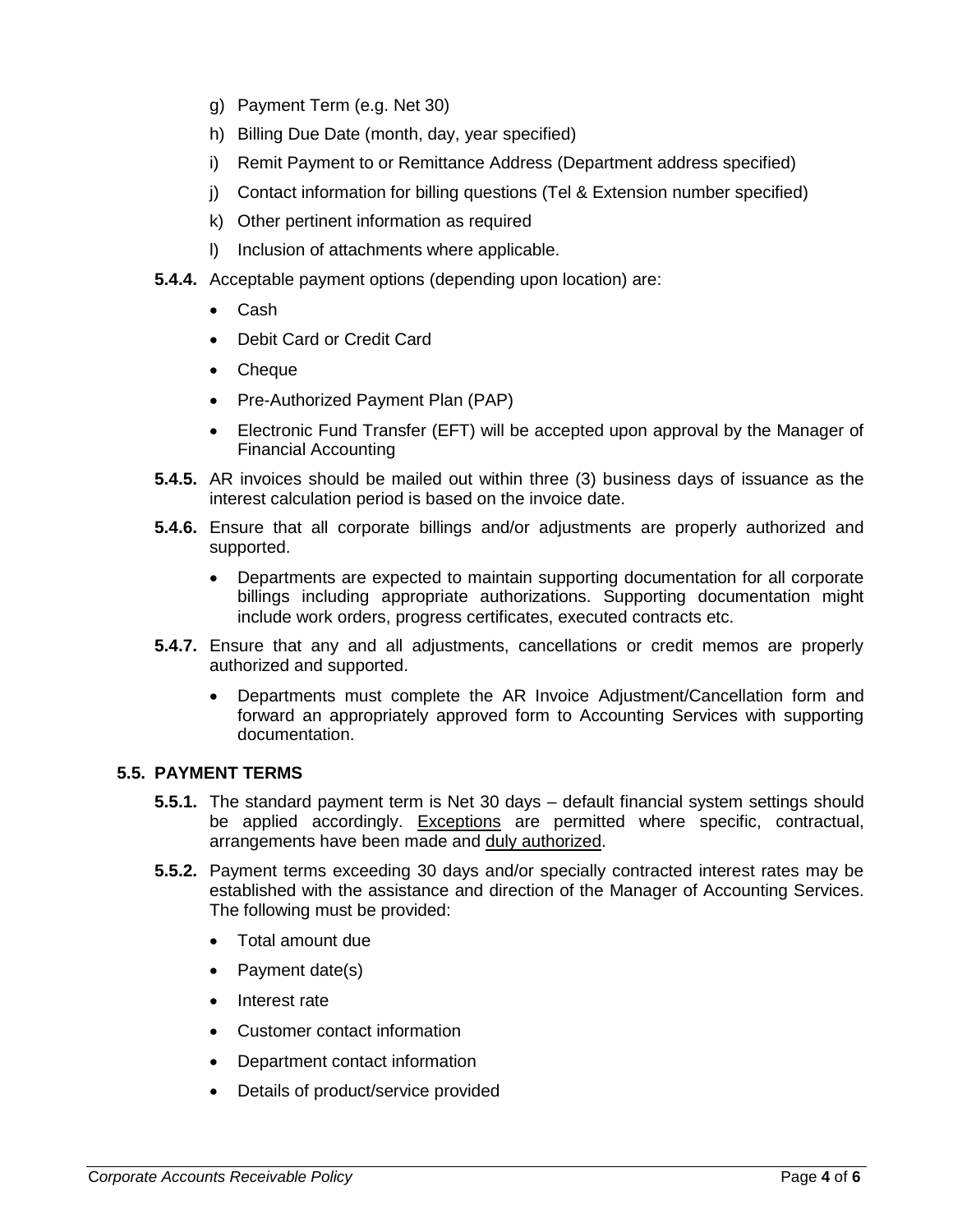Supporting Documentation; i.e. contracts and/or basis reports & corresponding council resolutions and option to add to Property Tax Roll of the property owner where applicable.

## **5.6. INTEREST ON ACCOUNTS RECEIVABLE**

**5.6.1.** Departments must issue, interest bearing AR invoice to incent timely payment and maximize interest revenue unless billings fall under section 5.6.1.1. Where interest bearing AR invoice are supported by a binding contract or agreement or written acknowledgement, a copy should be maintained in departmental file in order to facilitate collection thereof, otherwise terms should be non-interest bearing.

Wherever possible departments should seek to have a formal agreement, contract or written acknowledgement to support the collection of the interest charges.

- **5.6.1.1.** Payment terms exceeding 30 days and/or specially contracted interest rates may be established with the assistance and direction of the Manager of Accounting Services (see section 5.5.2).
- **5.6.2.** Interest rate added to accounts over 30 days will be in accordance with the City's User Fee Schedule.

## **5.7. LATE PAYMENT**

**5.7.1.** City Departments are encouraged to develop and execute contractual agreements allowing for the addition of late payment charges as approved by City Council within the annual user fee schedule.

## **6. RECORDS**

**6.1.** All accounts receivable records, reports, manual and electronic files must be retained and filed in accordance with the City's "Schedule of Retention Periods for Records By-Law".

## **7. REFERENCES AND RELATED DOCUMENTS**

- **7.1.** Accounts Receivable Billing Checklist APPENDIX A
- **7.2.** Accounts Receivable Collection Policy (CS.A4.07)
- **7.3.** Corporate Cheque Acceptance Policy
- **7.4.** Corporate-Wide Cash Receipts Control Policy (CS.A7.07)
- **7.5.** Accounts Receivable Adjustment Procedure (CS.B13.05)
- **7.6.** Accounts Receivable Customer Set-Up and Maintenance Procedure (CS.B11.05)
- **7.7.** Returned Cheques Procedure (FI.B5.11)
- **7.8.** AR Invoice Adjustment / Cancellation Form
- **7.9.** AR Billing Request Form
- **7.10.** AR Customer Creation / Change Form